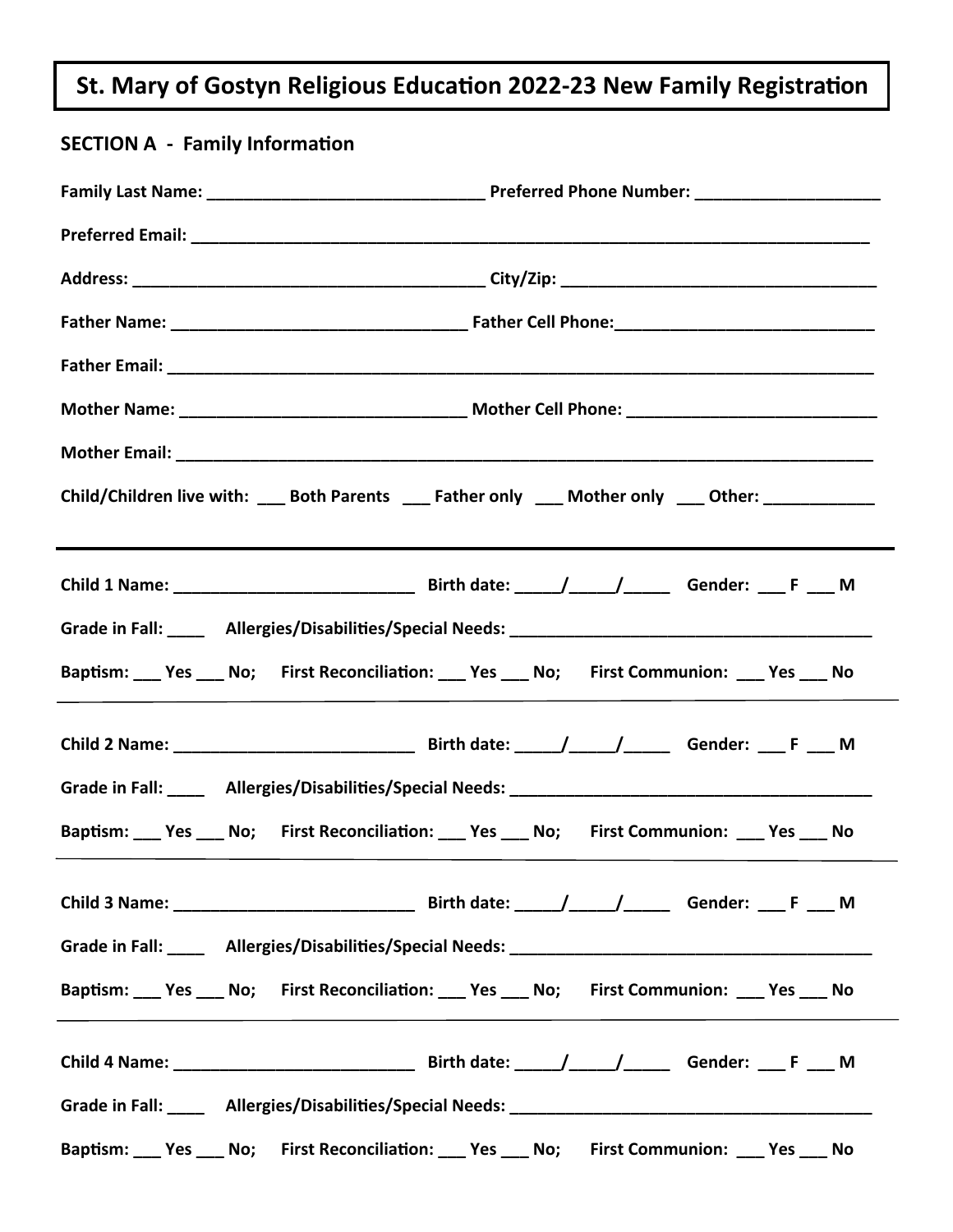## **SECTION B - Session Selection**

#### **Sessions Available:**

Wednesday 4:30-5:35pm ( Grades 1 - 8)

Thursday 4:30-5:35pm (Grades 1 - 8)

Wednesday 6:30-7:35pm (Grades 1 - 8)

| Child's Name | School Grade in Fall | <b>Session Choice</b> |
|--------------|----------------------|-----------------------|
|              |                      |                       |
|              |                      |                       |
|              |                      |                       |
|              |                      |                       |

## **SECTION C - Volunteering**

**Yes, I am interested in volunteering: \_\_\_ Catechist/Catechist Aide \_\_\_ Hall/Door Monitor at a Session**

Any valuable catechetical program requires the work of many volunteers and catechists who accomplish a variety of tasks. Below is discounted tuition rates offered to volunteers giving their time and talents to our program. (Sacrament fees are not discounted):

*Catechist/Catechist Aide: Total tuiƟon: \$100* 

*Hall/Door Monitor -tuiƟon based on number of children in program:* 

 *1 child - \$225 2 children - \$325 3+ children - \$375* 

## **SECTION D - Tuition**

**TuiƟon is based on the number of children you have in the program. A \$60 deposit is required with registraƟon form:** 

1 Child - \$275

2 Children - \$375

3+ Children - \$425

#### **Sacrament fee for those children making a Sacrament:**

First Communion - \$60 per child

Confirmation (8th grade only) - \$60 per child

**Full tuiƟon due by October 11, 2022.** There is a \$60 required deposit. Deposit will be subtracted from total due and is non-refundable. On line payment available on stmarygostyn.org.

> **If a family is experiencing financial hardship, please call 630-960-3566 or email religiouseducaƟon@stmarygostyn.org. Help is available**